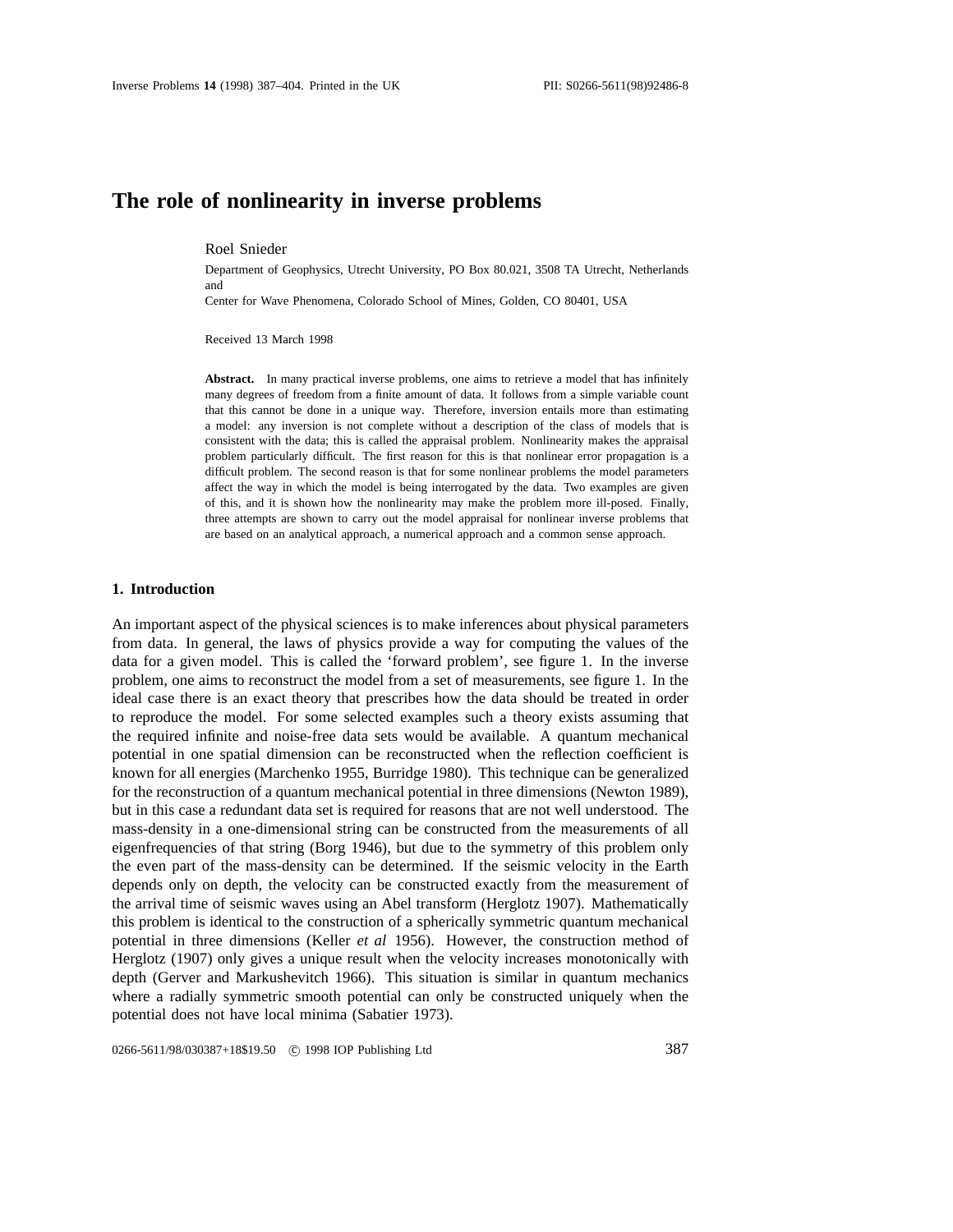

**Figure 1.** The conventional division of a problem into a forward and an inverse problem.

Despite the mathematical elegance of the exact nonlinear inversion schemes, they are of limited applicability. There are a number of reasons for this. First, the exact inversion techniques are usually only applicable for idealistic situations that may not hold in practice. For example, the Herglotz–Wiechert inversion presupposes that the velocity in the Earth depends only on depth and that the velocity increases monotonically with depth. Seismic tomography has shown that both requirements are not met in the Earth's mantle (Nolet *et al* 1994). Second, the exact inversion techniques are often very unstable. The presence of this instability in the solution of the Marchenko equation has been shown explicitly by Dorren *et al* (1994). However, the third reason is the most fundamental. In many inverse problems the model that one aims to determine is a continuous function of the space variables. This means that the model has infinitely many degrees of freedom. However, in a realistic experiment the amount of data that can be used for the determination of the model is usually finite. A simple count of variables shows that the data cannot have sufficient information to determine the model uniquely. In the context of linear inverse problems this point has been raised by Backus and Gilbert (1967, 1968) and by Parker (1994). However, this issue is also of relevance for nonlinear inverse problems. In practice one often replaces the model with infinitely many degrees of freedom by a model that is characterized by a finite number of parameters. It is shown by Trampert and Snieder (1996) that this may lead to a bias in the model estimate when the true model does not completely lie in the subspace spanned by the finite-dimensional models used in the inversion.

#### **2. Inversion** = **estimation** + **appraisal**

The fact that in realistic experiments one has a finite amount of data to reconstruct a model with infinitely many degrees of freedom necessarily means that the inverse problem is not unique in the sense that there are many models that explain the data equally well. The model obtained from the inversion of the data is therefore not necessarily equal to the true model that one seeks. This implies that the view of inverse problems shown in figure 1 is too simplistic. For realistic problems, inversion really consists of two steps. Let the true model be denoted by *m* and the data by *d*. From the data *d* one reconstructs an estimated model  $\hat{m}$ , this is called the *estimation problem*, see figure 2. Apart from estimating a model  $\hat{m}$  that is consistent with the data, one also needs to investigate what the relation is between the estimated model *m*ˆ and the true model *m*. This is called the *appraisal problem*. In the appraisal problem one determines what properties of the true model are constrained by the estimated model. For example, one might find that for the seismic velocity in the Earth only the spatial fluctuations with a wavelength larger than a certain threshold are constrained by the data. The upshot of this discussion is that *inversion* = *estimation* + *appraisal*.

In general there are two reasons why the estimated model differs from the true model. The first reason is the non-uniqueness of the inverse problem that causes several (usually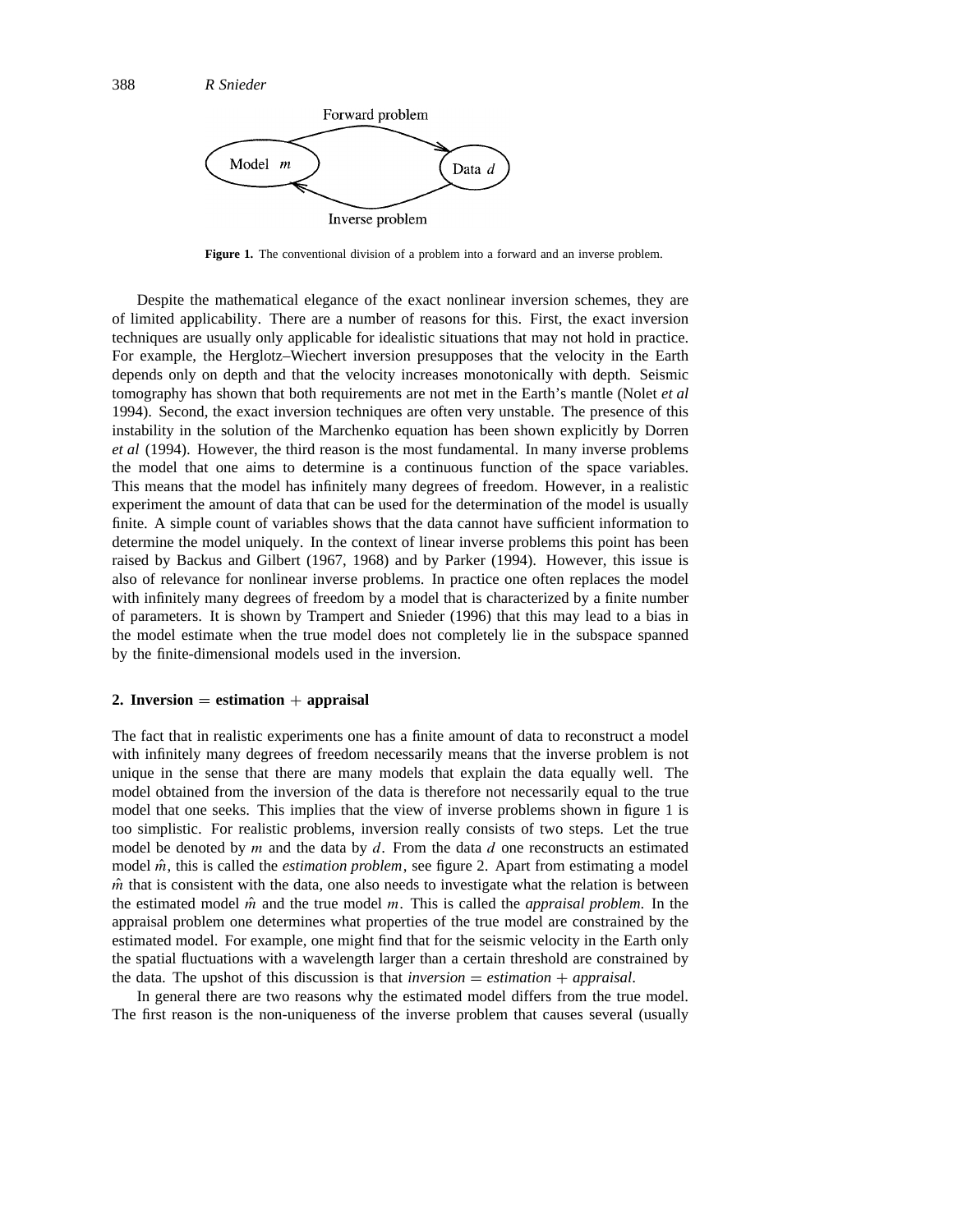

**Figure 2.** The division of a problem into a forward problem, an estimation problem and an appraisal problem that is appropriate for finite data sets.

infinitely many) models to fit the data. The second reason is that real data are always contaminated with errors and the estimated model is therefore affected by measurement errors as well. Therefore model appraisal has two aspects, non-uniqueness and error propagation. For *linear* inverse problems, methods exist to handle both aspects. The effect of non-uniqueness is accounted for in the theory of Backus and Gilbert (1968). For a linear problem, the *i*th datum  $d_i$  is related to the model  $m(x)$  through a linear relation:

$$
d_i = \int G_i(x)m(x) dx.
$$
 (2.1)

Although the notation used here is one-dimensional, the arguments presented here are applicable in any number of dimensions. For a linear inverse problem, the estimated model  $\hat{m}(x)$  at location *x* follows by making linear combinations of the data:

$$
\hat{m}(x) = \sum_{i} a_i(x) d_i.
$$
\n(2.2)

Backus and Gilbert (1968) provide a way to compute the coefficients  $a_i(x)$ . However, it should be noted that *any* linear estimator, including the conventional least-squares solution, can be written in the form (2.2) so that what follows holds for *any* linear estimator. Inserting equation  $(2.1)$  in  $(2.2)$  one can relate the estimated model to the true model:

$$
\hat{m}(x) = \int R(x; x')m(x') dx'
$$
\n(2.3)

with

$$
R(x; x') = \sum_{i} a_i(x) G_i(x').
$$
 (2.4)

The function  $R(x; x')$  is called the *resolution kernel*. In the ideal case, the estimated model  $\hat{m}(x)$  and the true model  $m(x)$  are equal. This is the case when the resolution kernel is a delta function:  $R(x; x') = \delta(x - x')$ . However, it follows from expression (2.4) that the resolution kernel can be viewed as the linear superposition of a finite amount of data kernels  $G_i(x')$ . Since a delta function cannot be written as a superposition of a finite amount of functions, this implies that the resolution kernel must have a finite width. In other words, the estimated model is a blurred version of the true model. Note that this holds for any linear inversion scheme, because any linear estimation procedure can be written in the form (2.2). A beautiful example of the use of resolution kernels is given by Tanimoto and Anderson (1985) who use resolution kernels to assess to what extent seismic surface waves constrain the seismic anisotropy in the Earth.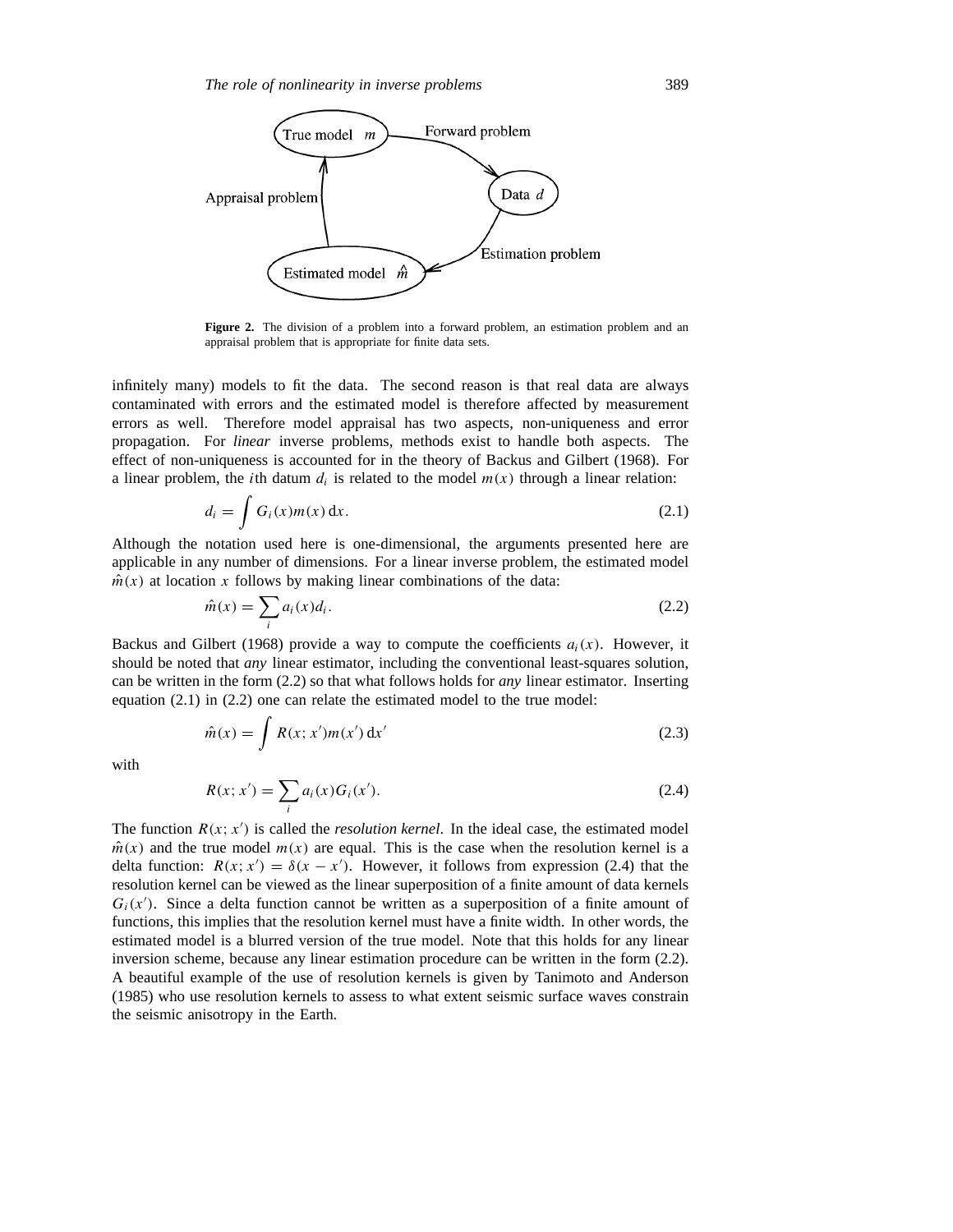One should note that the theory given in equations  $(2.1)$ – $(2.4)$  is actually quite subtle. It follows from expression (2.3) that  $\hat{m}(x)$  cannot strictly be an estimate of the local value of the model. Backus and Gilbert (1967, 1968) carefully explain that  $\hat{m}(x)$  should be interpreted as an estimate of a model functional, which at best can be considered to be a smoothed version of the true model. Only for such a functional can the error be finite, because an infinite model perturbation over an infinitesimal volume usually does not affect the data. The issues of resolution model error are therefore intricately linked together.

The second aspect of model appraisal, error propagation, lies in the realm of statistics. For linear inverse problems and for Gaussian data errors, the error propagation is relatively simple (e.g. Parker 1994). Bayesian techniques have gained a strong popularity in inverse problems. In this approach one prescribes the statistics of the data, and the statistics of the model before the measurements are taken (the *a priori* model statistics). Bayes' theorem then provides a way to estimate the statistics of the model when the information in the data has been used (e.g. Franklin 1970, Tarantola 1987). However, it is argued by Scales and Snieder (1997) that the prescription of the *a priori* model statistics is far from trivial and that Bayesian inversion is frequently abused in practical inversions. In addition, the theory for Bayesian inversion is only developed to the point where it can be applied for models that are characterized by a finite number of parameters. The formulation of Bayesian inversion for models with infinitely many degrees of freedom would require Wiener integration, which is not easily implemented for practical problems.

Despite these reservations, Bayesian inversion is an extremely valuable tool in inverse problems. One could, in fact, go one step further than indicated in figure 2 and view the inverse problem as a problem of statistical inference that aims at obtaining the complete *a posteriori* probability density function of the model as its final product. The problem with this approach is that it is not trivial to interpret this function; the interface with the human interpreter forms a major problem that needs to be solved. This is aggravated by the fact that many users of the models obtained from inversions of data prefer a single model they can work with (possibly supplemented with error estimates) rather than a more subtle answer in the form of a probability density function in a large-dimensional or infinite-dimensional model space.

The key point of this discussion is that the theory of model appraisal is only well developed up to the point that it can easily be used in practical inverse problems for linear inverse problems. The concept of resolution kernels to address the non-uniqueness of inverse problems is not easily generalized to general nonlinear inverse problems. The effect of error propagation and the use of Bayesian inversion is for most practical purposes restricted to linear (or linearized) inverse problems where Gaussian errors in the data lead to Gaussian errors in the model parameters. This does not imply that Bayesian inversion cannot be applied to nonlinear inverse problems, but these applications strongly rely on numerical techniques to sample model space. This leads to the paradox that part of the inverse problem community has invested a large amount of energy in developing exact theoretical inversion methods that cannot be applied to real data, and the another part of the community solves realistic problems, but that the theory for model appraisal for nonlinear inverse problems is poorly developed.

So how are inverse problems solved in practice? The estimation problem is usually solved by fitting the model to the data. Let the *i*th datum  $d_i$  be related to the model m through the relation

$$
d_i = G_i(m) \tag{2.5}
$$

where  $G_i(m)$  is a nonlinear functional that maps the model on the datum  $d_i$ . The data fitting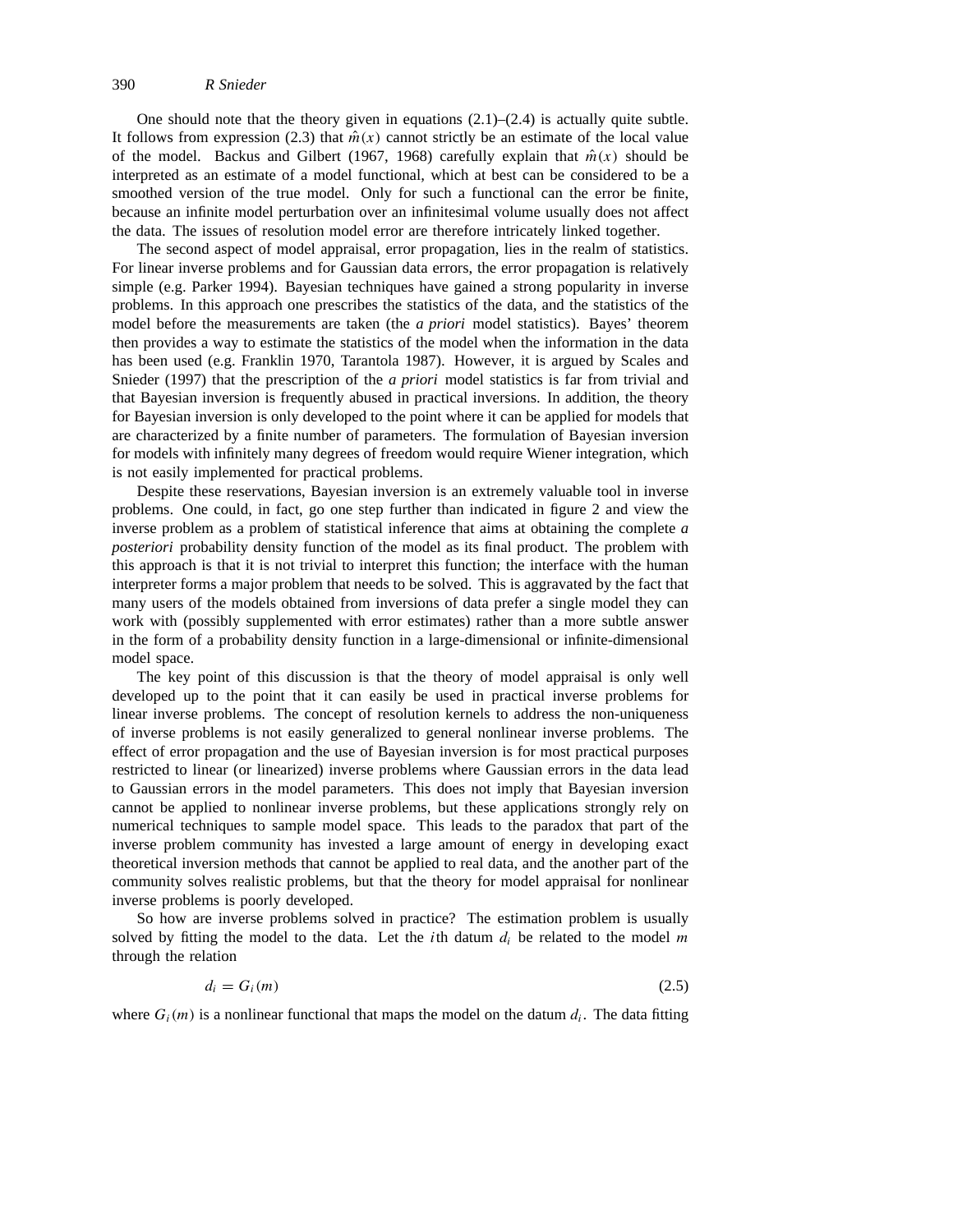can be achieved by minimizing the difference between the real data  $d_i$  and the estimated data  $G_i(\hat{m})$  as a function of the estimated model  $\hat{m}$ . In the simplest approach one minimizes the unweighted least-squares misfit

$$
S(\hat{m}) = \sum_{i} (d_i - G_i(\hat{m}))^2
$$
 (2.6)

as a function of the estimated model  $\hat{m}$ . However, the resulting solution may be very unstable and it may not be very physical. In general one adds additional terms to expression (2.6) to make the solution well behaved. These terms can be used to impose ideas about the character of the solution that one seeks. For example, in Occam's inversion (Constable *et al* 1987) one seeks the smoothest solution that is consistent with the data by adding a term to (2.6) that penalizes the squared gradient of the model. Another important regularization technique is Bayesian inference which provides an elegant way to include statistical information of the data and the model in a misfit criterion (e.g. Tarantola 1987). The misfit function (2.6) possibly supplemented with regularization terms is usually referred to as the penalty function.

Finding the minimum of the penalty function is an art in itself. In general one either uses a descent method where one iteratively updates an estimate of the model that minimizes the penalty function by moving 'downhill' in one way or another, or one employs techniques that sample model space in many different locations as a way of minimization. Descent methods can relatively easily be implemented for large-scale inverse problems. The main drawback of this approach is that for nonlinear inverse problems the penalty function may have several minima. A descent method may lead to a model estimate that corresponds to a local estimate of the penalty function rather than the global minimum. It is for this reason that techniques that sample model space in a more global fashion have gained popularity (e.g. Sambridge 1998) despite their computational inefficiency.

For the model appraisal, one usually employs a local linearization of the relation between data and model to account for the error propagation in the estimated model (e.g. Tarantola 1987, Parker 1984). However, this is an oversimplification of the true error propagation, and the bias in the model estimate due to nonlinear error propagation (Jackson and Matsu'ura 1985, Dorren and Snieder 1997) is not accounted for in this approach.

An alternative to estimating models by data fitting is to use perturbation theory for the inverse problem where the nonlinearity is seen as a weak perturbation. This approach was originally used by Prosser (1968) for the determination of a quantum mechanical potential from scattering data. The technique has been generalized by Snieder (1990a, b) for general inverse problems where the data can be written as a perturbation series of the model. Generalizing expression (2.1) for linear problems this means that it is assumed that the data can be written as

$$
d_i = \int G_i^{(1)}(x)m(x) dx + \int \int G_i^{(2)}(x_1, x_2)m(x_1)m(x_2) dx_1 dx_2 + \cdots
$$
 (2.7)

In general, the model estimate is a nonlinear function of the data and can analogously to equation (2.2) be written as a Taylor series of the data that includes nonlinear terms:

$$
\hat{m}(x) = \sum_{i} a_i^{(1)}(x)d_i + \sum_{i,j} a_{ij}^{(2)}(x)d_i d_j + \cdots.
$$
 (2.8)

When infinitely many data are available and one knows that the model can be recovered exactly from the data, the coefficients  $a^{(i)}$  of expression (2.8) can be found by inserting (2.7) in (2.8) and by requiring that  $\hat{m}(x) = m(x)$ , see Prosser (1968) or Snieder (1990a, b) for details. However, in general the data set is finite, and it is not realistic to require that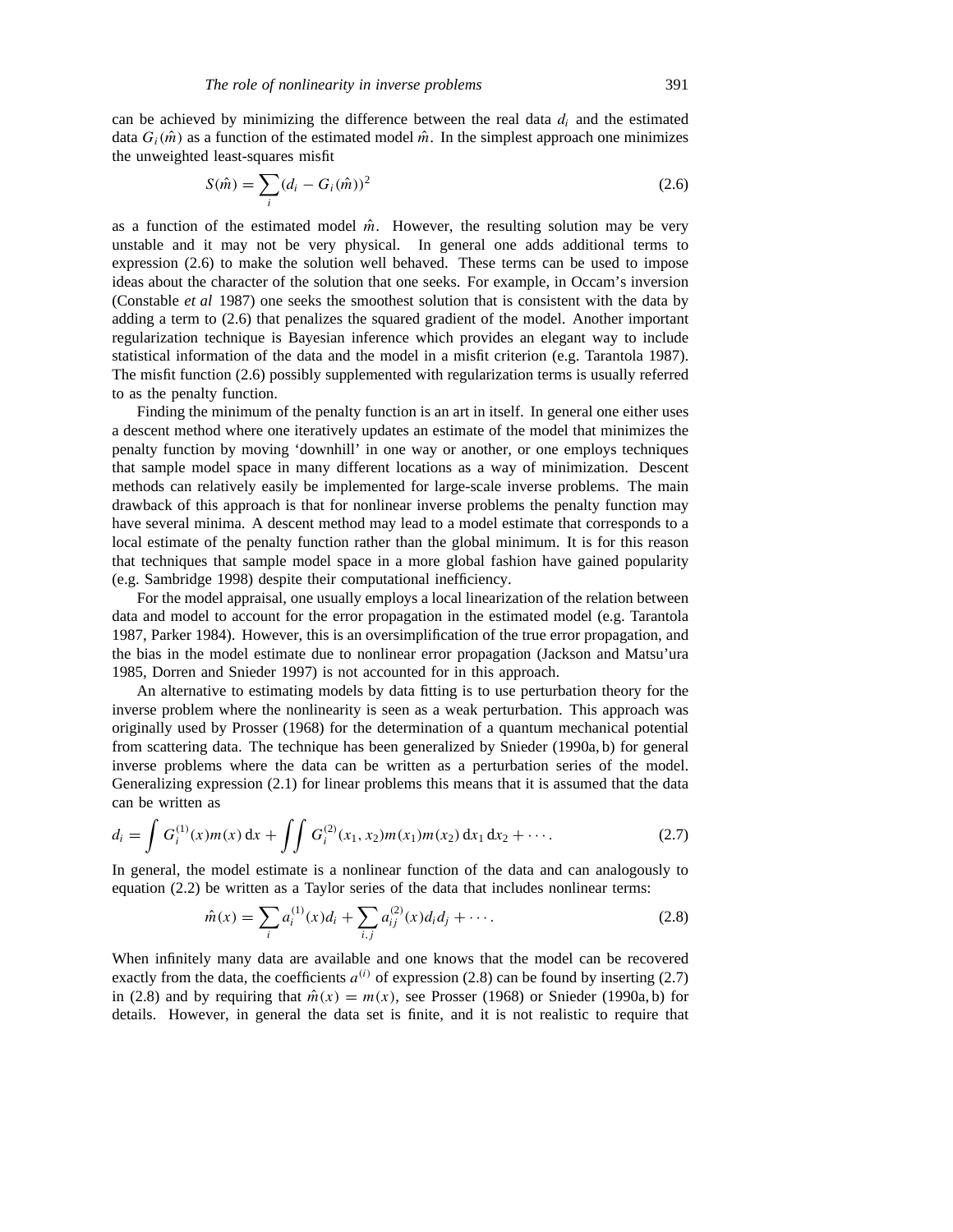the estimated model  $\hat{m}(x)$  equals the true model. This case has been handled by Snieder (1991) in a nonlinear extension of Backus–Gilbert theory and will be discussed further in section 4.1.

It should noted that the series (2.7) is often difficult to obtain. A notable exception is the iterated form of a linear integral equation that can always be written in the form  $(2.7)$ . An important example of this is the Neumann series in scattering theory that follows by iterating the integral equation of the scattering problem (e.g. Rodberg and Thaler 1967). The forward problem of multiple scattering of waves can thus always be written in the form of the series (2.7).

The reader may wonder why the issue of existence has not been invoked in the discussion. The existence problem is concerned with the question of whether there is at least one model that is consistent with the data. For linear inverse problems one can be sure that such a model exists (e.g. Parker 1994), but for nonlinear inverse problems one cannot be sure that a model exists that is consistent with a given data set. However, the existence issue is mostly a mathematical problem. It is crucial to make the distinction between an artificial data set or a data set that is physically generated by taking real mesurements. As an example of an artificial data set one can think of an imaginary reflection time series  $r(t)$ that is an arbitrary function of time. For a nonlinear inverse problem, such a data set does not necessarily correspond to a model, and hence the existence issue is extremely relevant. However, when the data are obtained from real measurements the existence problem is not relevant because one knows that in that case the presence of the true model (that is responsible for the recorded data) guarantees that there is at least one model that is consistent with the data. This means that for this kind of data set the existence issue is not relevant. However, the situation is slightly more complex because in real measurements the data are always contaminated with errors. In general, there is no strict proof that there is a model that corresponds to the error-contaminated data. However, in the case of noise-contaminated data one will, in general, not aim at fitting the data perfectly and one can be sure that within the data errors there is a model that fits the data within the data error (namely the true model). When this is the case, the primary concern is not the existence issue but the problem of error propagation.

## **3. Nonlinearity and ill-posedness**

Suppose for the moment that one aims at estimating a model and that the estimated model is constructed by minimizing the data misfit such as (2.6) or some more complex misfit function. If the forward problem is linear, and if an  $L_2$ -norm such as  $(2.6)$  is used for the calculation of the misfit, the misfit function has a parabolic dependence on the model parameters, and therefore the misfit function has a single minimum, this situation is depicted in figure  $3(a)$ . Any type of descent method will lead to this unique minimum. When the forward problem is nonlinear, the misfit function can have multiple minima, see figure 3(*b*). A practical optimization problem where multiple minima are a severe problem is the determination of static corrections in exploration seismics (e.g. Rothman 1985). The problem with the local minima is that search methods for the global minimum may misidentify a local minimum as the global minimum; in that case the estimated model is not the model that gives the best data fit. In sections 3.1 and 3.2 two examples show that this is an oversimplified view of the complications introduced by the nonlinearity of inverse problems. (However, this does not change the fact that local minima are a formidable problem in large-scale nonlinear inverse problems.)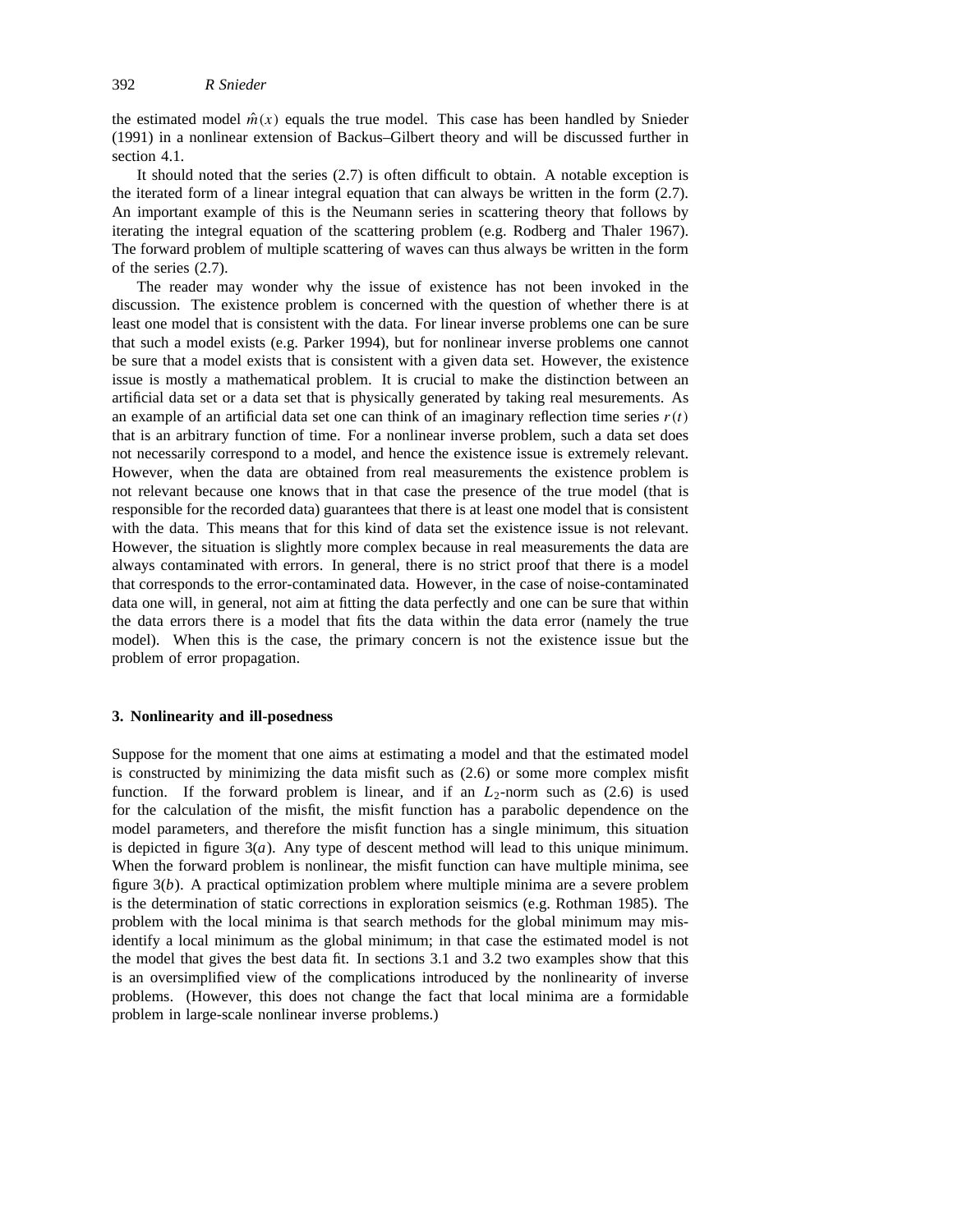

**Figure 3.** (*a*) The least-squares misfit function for a linear problem. (*b*) The conventional view of the misfit function for a nonlinear inverse problem.

#### *3.1. Example 1, nonlinearity and the inverse problem for the Schrödinger equation*

The inverse problem of the estimation of a quantum mechanical potential in one dimension from the measurement of the reflection coefficient of waves reflected by the potential is a very interesting tool for studying nonlinear inversion because the inverse problem has a stunningly simple solution (Marchenko 1955, Burridge 1980). This inverse problem is of direct relevance in the Earth sciences; both the inverse problem of geomagnetic induction (Weidelt 1972) as well as the seismic reflection problem (Burridge 1980, Newton 1981) can be reformulated as the problem treated in this section. For the Schrödinger equation the wavefield  $\psi$  satisfies the following differential equation:

$$
\psi_{xx} + (k^2 - V(x))\psi = 0.
$$
\n(3.1)

Let the reflection coefficient after a Fourier transform to the time domain be denoted by  $R(t)$ . The potential  $V(x)$  at a fixed location x follows from the reflection coefficient by solving the Marchenko equation:

$$
K(x, t) + R(x + t) + \int_{-t}^{x} K(x, \tau)R(\tau + t) d\tau = 0
$$
\n(3.2)

for  $K(x, t)$  and carrying out a differentiation

$$
V(x) = -2\frac{dK(x, x)}{dx}.
$$
 (3.3)

In figure 4(*a*) the results of a numerical solution of the Marchenko equation are shown. The potential is shown by a full curve. For this potential the reflection coefficient is computed and the potential is reconstructed by numerically solving the Marchenko equation (3.2) and carrying out the differentiation (3.3), details of the calculation can be found in Dorren *et al* (1994). The reconstructed potential of figure 4(*a*) is, on the scale of the figure, indistinguishable from the true potential. In figure  $4(b)$  the same synthetic experiment is shown, the only difference is that the potential has been multiplied by a factor of 2.5. If the problem was linear, the reflection coefficients would be 2.5 times as strong as for the potential in the top panel and the reconstructed potential would also be 2.5 times as strong. This would lead to a near-perfect reconstruction of the potential. However, the reconstructed potential is given by the broken curve. It can be seen that the left part of the potential (the side from which the waves are incident) is reconstructed quite well, but that the part of the potential on the right is very poorly reconstructed. According to the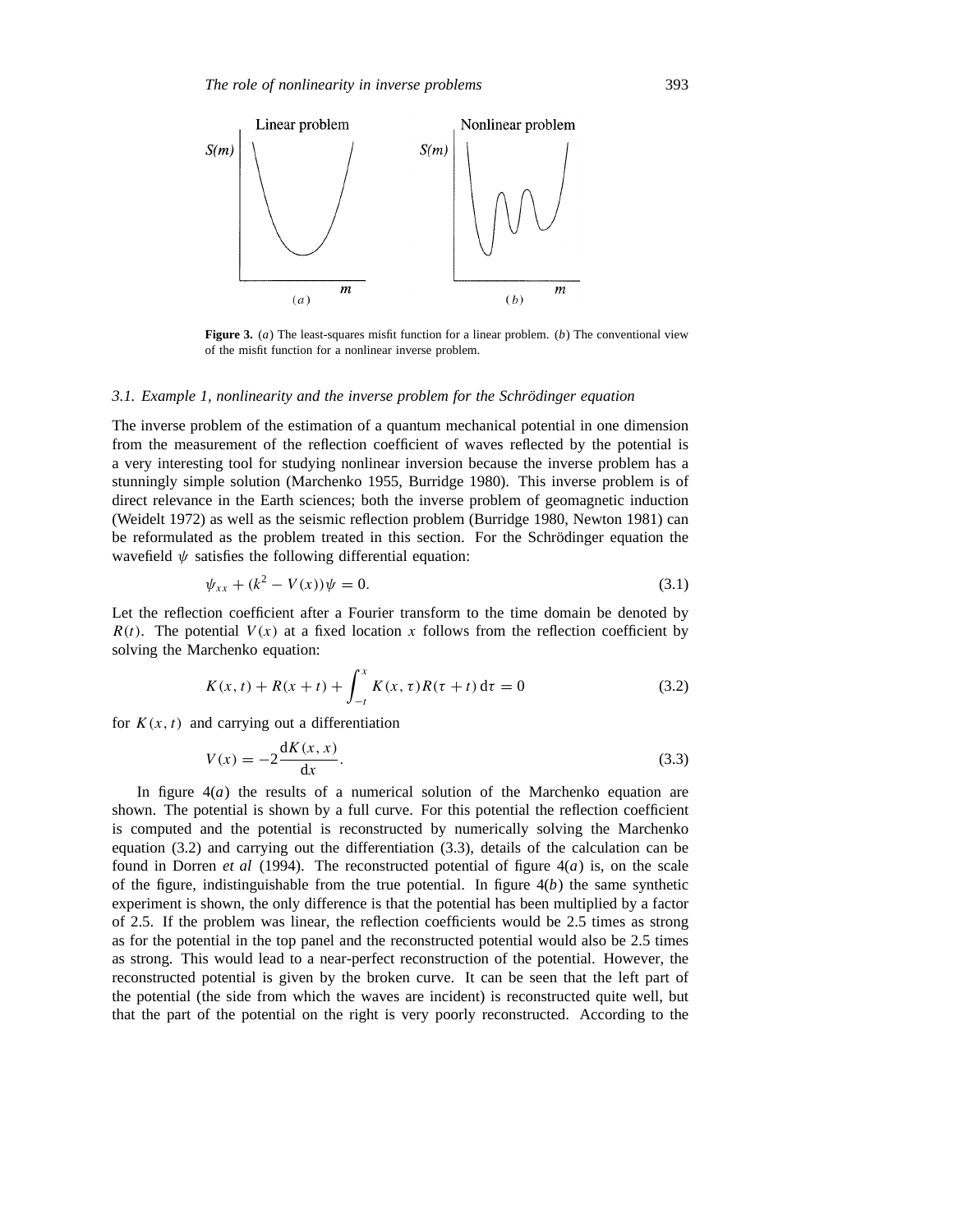

**Figure 4.** (*a*) The original potential (full curve) and the potential constructed by solving the Marchenko equation (broken curve). The two curves are indistinguishable on the scale of this figure. (*b*) The original potential (full curve) and the potential constructed by solving the Marchenko equation (broken curve) for a potential that is 2.5 times as strong as the potential in (*a*).

reasoning above, the potential would have been reconstructed quite well if the problem had been linear. This implies that the instability in the reconstructed potential is due to the nonlinearity of the problem.

The physical reason for this instability can be relatively easily understood. It follows from the Schrödinger equation (3.1) that the effective wavenumber is given by  $\sqrt{k^2 - V(x)}$ . When  $k^2 < V(x)$  the wavenumber is complex which reflects the fact that the waves are evanescent when the potential energy is larger than the total energy. In that case the wavefield decays exponentially within the potential. For a fixed energy  $k^2$  the wavefield is more evanescent for the potential in figure  $4(b)$  than for the potential in figure  $4(a)$ , simply because the potential energy is 2.5 times as high. This implies that the wavefield penetrates deeper in the potential in figure  $4(a)$  than in the potential in figure  $4(b)$ . Obviously, the potential in a certain region is not constrained by the recorded wavefield if the wavefield does not sample the potential in that region. In that case, the numerical details of the algorithm, including the numerical round-off error determine the reconstructed potential in that region. The essential point is that the values of the model parameters affect the way in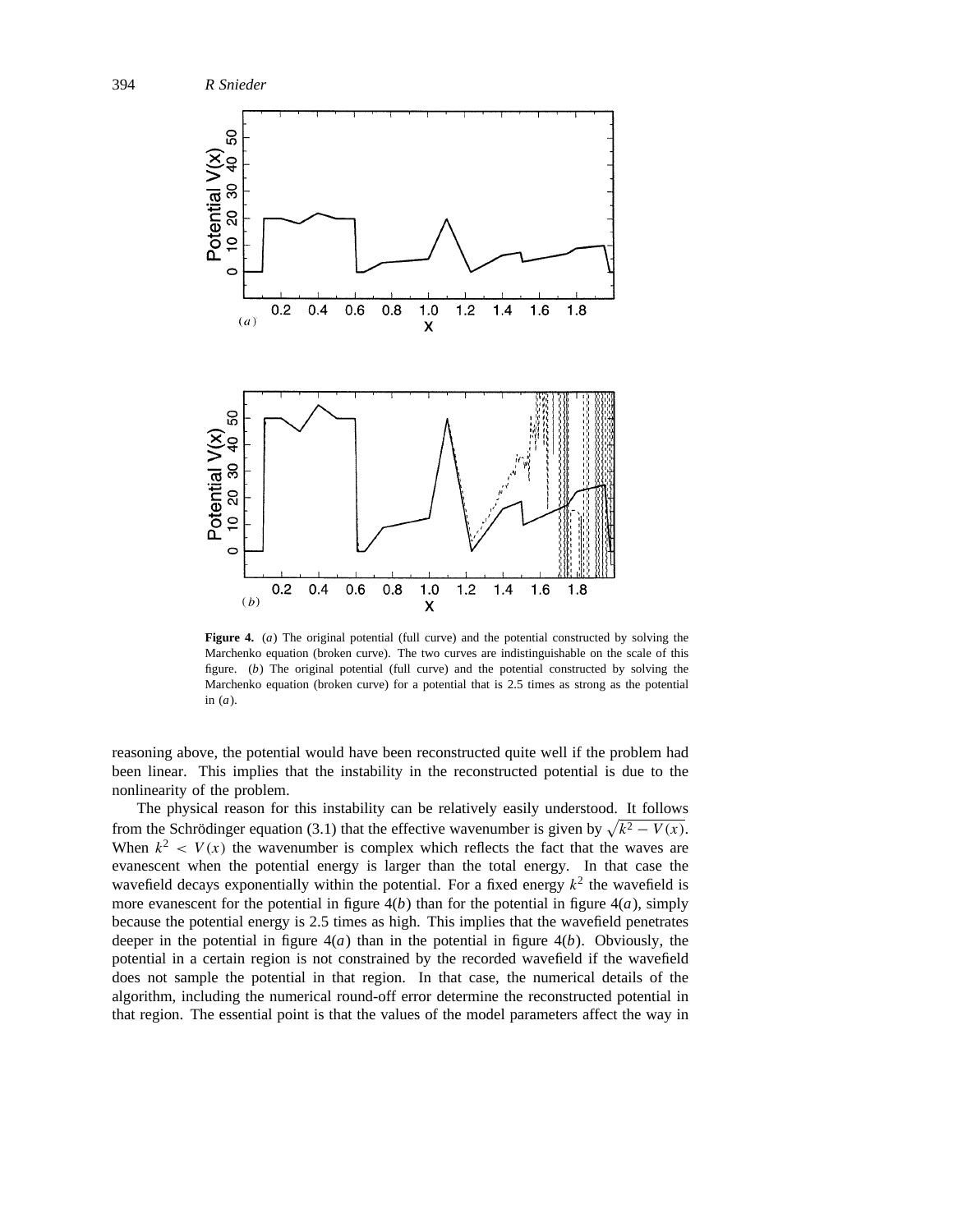

**Figure 5.** (*a*) Tomographic experiment where the velocity is homogeneous and the rays are straight. (*b*) Tomographic experiment where the rays curve around a low-velocity body. (*c*) Tomographic experiment where a high-velocity anomaly causes a shadow zone at the middle receiver.

which the wavefield interrogates the model.

Physically, the instability in the reconstructed potential in figure  $4(b)$  can thus be understood. However, what does this imply for the inverse problem? What happens physically if the potential on the left side is high, is that the wavefield is prevented from sampling the potential on the right part. This means that for some values of the model parameters (that describe how high the potential is on the left), other model parameters (that describe the potential on the right) are unconstrained by the data. In terms of a misfit function this implies that the misfit does not depend on the model parameters that describe the right side of the potential (when the left side of the potential is high). In other words, the misfit function does not have a minimum, but has a broad plateau. Note that as an additional complexity this only occurs for certain values of other model parameters (that describe how high the potential is on the left).

### *3.2. Example 2, nonlinearity and seismic tomography*

A second example of the ill-posedness introduced by the nonlinearity in inverse problems is seismic tomography. Consider a cross-borehole tomographic experiment where rays travel from a source in a well to a string of receivers in another well. The case where the velocity is homogeneous is shown in figure  $5(a)$ . In that case the rays are straight lines that travel from the source on the left to receivers *R*1 through *R*5 on the right. If the velocity is not homogeneous, the rays are curved. This implies that just as in the example of section 3.1 the values of the model parameters determine the way in which the rays interrogate the model.

Suppose that a low-velocity anomaly is present, see figure 5(*b*). Since the rays of first arrivals are curves of minimal travel time, the rays curve around the slow velocity anomaly. If the velocity anomaly is sufficiently slow, all the rays may completely curve around the slow velocity. In that situation the anomaly would not be sampled by any rays and the velocity within the anomaly cannot be determined because it is not sampled by any rays. At best one could derive an upper bound for the velocity within the anomaly. Just as in the previous section, the model parameters affect the way in which the probe (in this case the rays) samples the model. In terms of the misfit function this implies that for a certain range of model parameters, the misfit function does not depend on the model parameters at all. In other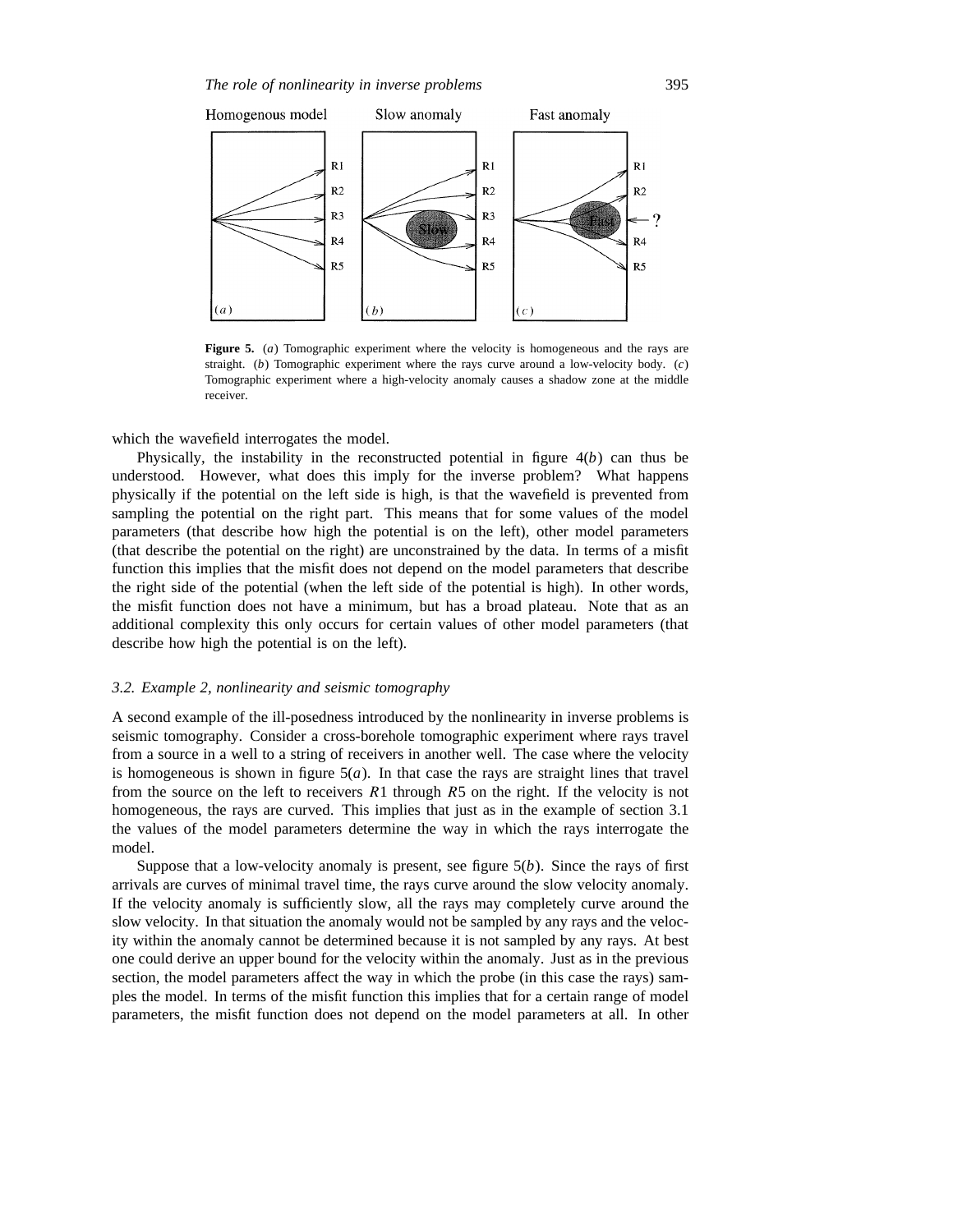words: the misfit function is completely flat over an extended range of parameter values.

Let us now consider the opposite situation where a high-velocity anomaly is present, see figure 5(*c*). Rays will be defocused by a high-velocity body and a shadow zone is formed behind the anomaly. This may mean that there is no ray that will hit the receiver *R*3, see the question mark in figure  $5(c)$ . This means that for some values of the model parameters it is impossible to compute the data because the travel time cannot be determined when there is no ray that hits the receiver. This means that for some values of the model parameters it is impossible to compute the corresponding data values given the theory that one uses. In this sense one can say that some values of the model parameters are 'forbidden'. It should be noted that this is not a complexity created in some exotic thought experiment; the problem of the 'missing rays' is a real problem in nonlinear travel time tomography (e.g. Sambridge 1990).

The critical reader might remark at this point that the fact that for certain values of the velocity model there are no rays hitting the receiver is due to the fact that ray theory is an approximation to the true theory (wave theory), and that wave theory predicts that some energy will diffract into the shadow zones. Although this is correct, one should also note that the wavefield in the shadow zones is very weak (this is why they are called shadow zones) and that in practice this diffracted wavefield is usually not detectable.

## *3.3. The landscape of the misfit function*

In the examples in the previous sections the value of the model parameters have affected the way in which the probe (either the wavefield in example 1 or the rays in example 2) interrogates the model. This has led to the effect that for some range of model parameters the data are insensitive to some model parameters. This implies that the view that the main complexity of nonlinearity in inverse problems is the occurrence of multiple minima is oversimplistic. The examples of this section show that the misfit function may also have plateaus, i.e. there may be regions where the misfit is independent of the model parameters. This situation is sketched in figure 6. Note that when the data do not depend on a model parameter (in a certain range), the inverse problem is necessarily ill-posed. The nonlinearity may, therefore, actually render inverse problems ill-posed. In addition to this ill-posedness, the second example has also shown that some range of model parameters may actually be inconsistent with the data. This means that there are 'forbidden regions' of model space due to the nonlinearity of the problem. These two complexities introduced by the nonlinearity



**Figure 6.** A misfit function that shows the complexity that may occur for a truly nonlinear inverse problem.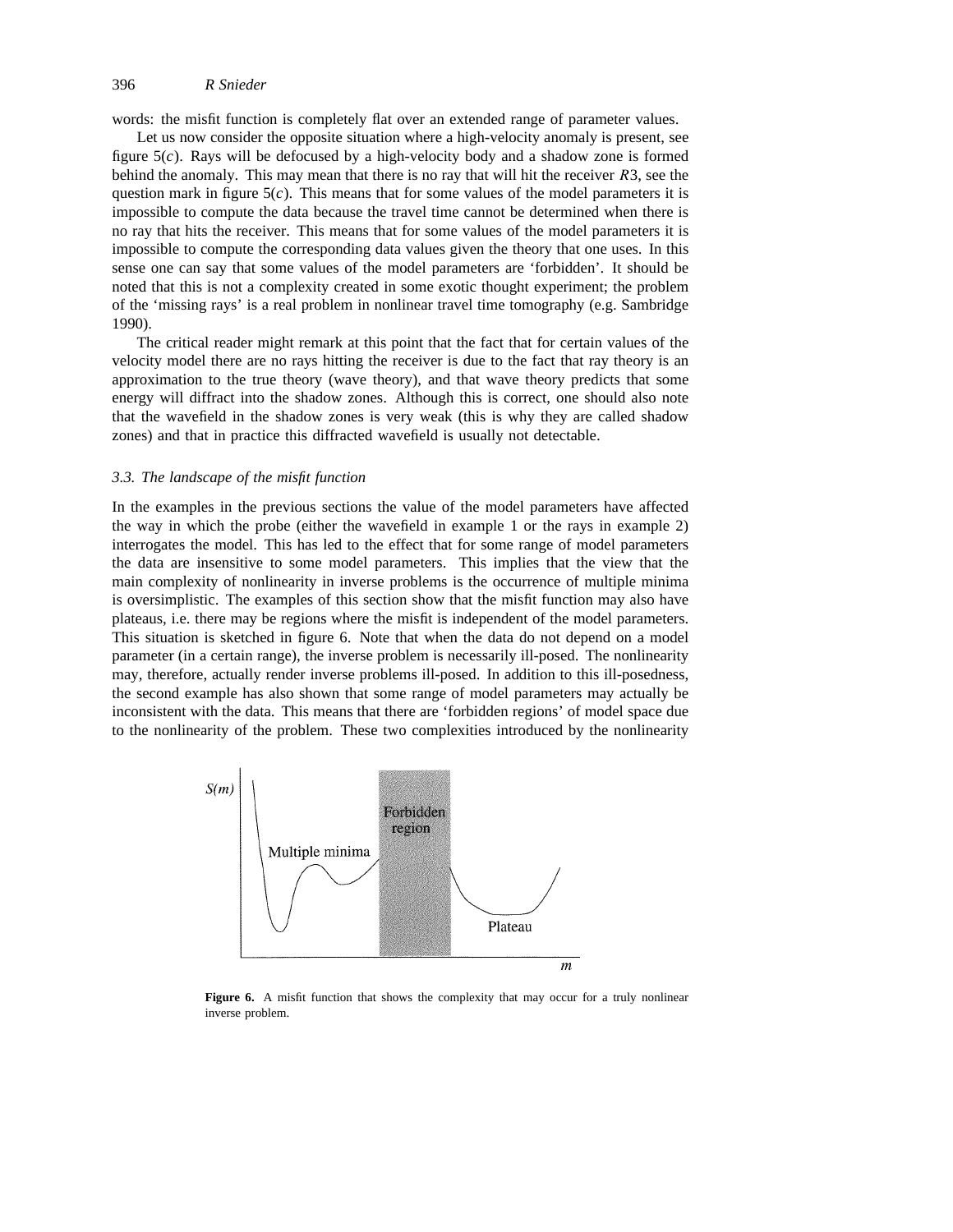of the problem are indicated in figure 6. Together with the occurrence of multiple minima these complexities make model estimations for a truly nonlinear problem a challenging task. Further details on the complexity of the misfit function for nonlinear inverse problems are given by Sambridge (1998) in this issue. Deng (1997) gives examples of misfit functions that have pathologically many minima and provides a quantitative measure for the complexity of a misfit function.

#### **4. Model appraisal for nonlinear inverse problems**

In the previous section the effect of nonlinearity on model estimation has been discussed. In this section an attempt is made to describe the effect of nonlinearity on the appraisal problem where one wants to describe how the estimated model is related to the true model (see figure 2). However, it should be stressed that there is presently no general theory to deal with the appraisal problem for a truly nonlinear inverse problem with infinitely many degrees of freedom. In practice, one often linearizes the problem around the estimated model and then uses linear theory to make inferences about the resolution and reliability of the estimated model. The lack of a general theory for the appraisal problem should be seen as a challenge for theorists! In this section three attempts are described to carry out model assessment for a nonlinear inverse problem. These attempts follow the lines of formal theory (section 4.1), a numerical approach (section 4.2) and a pragmatic approach (section 4.3).

#### *4.1. Nonlinear Backus–Gilbert theory*

The beauty of Backus–Gilbert theory is that it leads for linear problems to a resolution kernel that describes how the estimated model and the true model are related, see expression (2.3). In the ideal case the resolution kernel is a delta function. Backus and Gilbert (1967, 1968) have shown that the criterion that the resolution kernel should resemble a delta function as much as possible can be used to determine the coefficients  $a_i(x)$  in equation (2.2) that prescribe how datum  $d_i$  affects the estimated model at location  $x$ . This theory has been generalized by Snieder (1991) for the special case in which the forward problem can be written as a perturbation series as shown in equation (2.7). In a number of applications such a perturbation series arises naturally. Important examples are the Neumann series in scattering theory (e.g. Rodberg and Thaler 1967) where the scattering data are written as a sum of integrals that contain successively higher powers of the potential, or ray perturbation theory (e.g. Snieder and Sambridge 1993, Snieder and Aldridge 1995) where the travel time of rays is written as a sum of integrals with increasing powers of the slowness perturbation.

The key to nonlinear Backus–Gilbert theory is to insert the expansion of the forward problem (2.7) in the estimator (2.8). The result can then be written as

$$
\hat{m}(x) = \int R^{(1)}(x; x_1) m(x_1) dx_1 + \int \int R^{(2)}(x; x_1, x_2) m(x_1) m(x_2) dx_1 dx_2 + \cdots
$$
 (4.1)

This expression generalizes the linear resolution kernel of equation (2.3) to nonlinear inverse problems. The kernel  $R^{(1)}(x; x_1)$  describes to what extent the estimated model is a blurred version of the true model. The higher order kernels such as  $R^{(2)}(x; x_1, x_2)$  can be interpreted as nonlinear resolution kernels that describe to what extent there is a spurious nonlinear mapping from the estimated model onto the true model in the inversion process.

In the ideal case, the estimated model is equal to the true model:  $\hat{m}(x) = m(x)$ . This is the case when the linear resolution kernel  $R^{(1)}(x; x_1)$  is a delta function  $\delta(x - x_1)$  and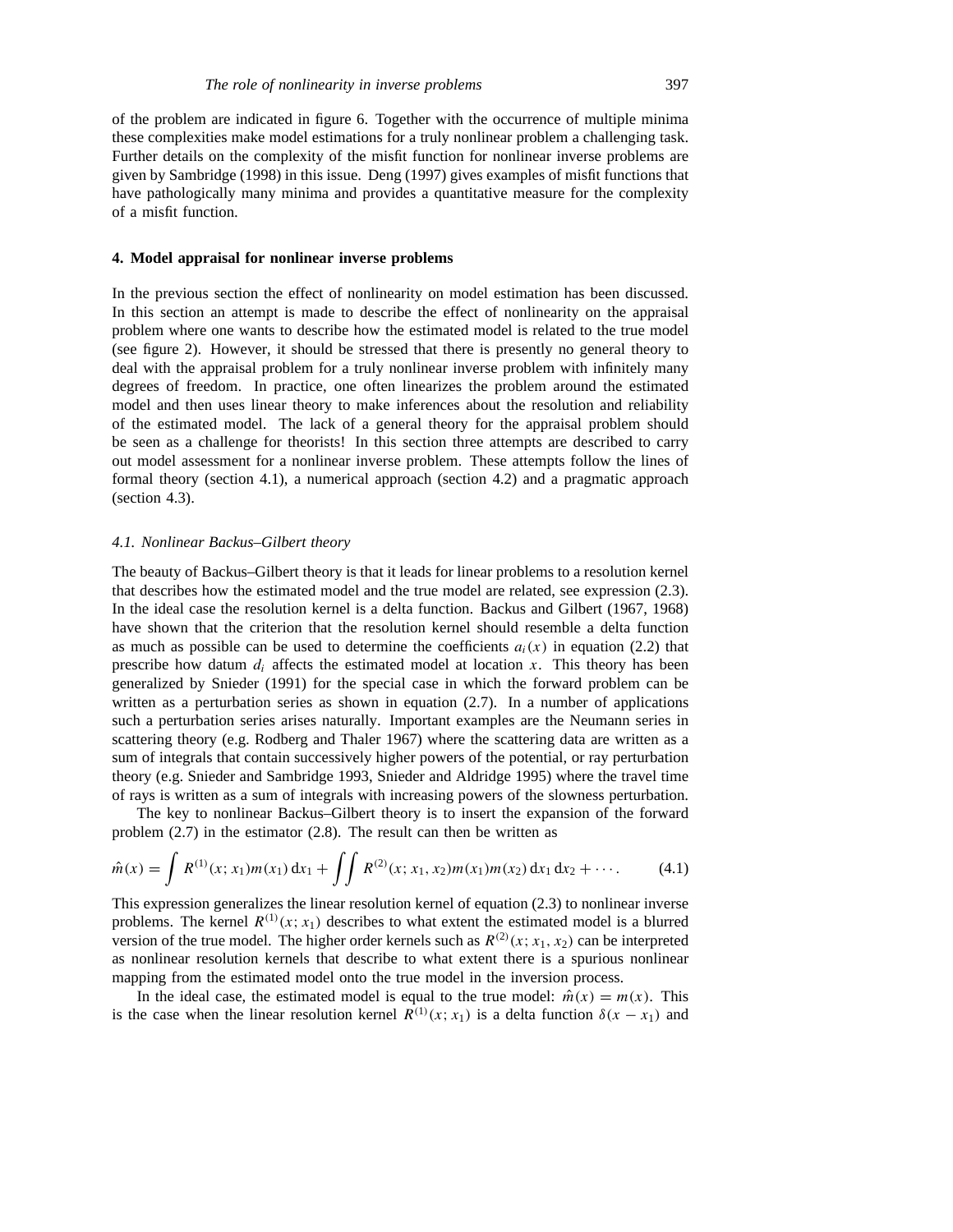when the nonlinear resolution kernels are equal to zero:  $R^{(n)}(x; x_1, \ldots, x_n) = 0$  for  $n \ge 2$ . However, as in equation (2.4) the linear resolution kernel  $R^{(1)}(x; x_1)$  can be written as a sum of a finite amount of data kernels  $G^{(1)}(x_1)$ . Since a delta function cannot be obtained by summing a finite amount of smooth functions, the linear resolution kernel can never truly be a delta function. This reflects the fact that with a finite amount of data the estimated model will be a blurred version of the true model. Snieder (1991) treats the inverse problem of the determination of the mass-density of a vibrating string from the eigenfrequencies of the string. He shows that if only a finite amount of eigenfrequencies are available, the nonlinear resolution kernels cannot be zero. This implies that the finiteness of the data set leads to a spurious nonlinear mapping from the true model to the estimated model. This can be related to the symmetries of the problem and to mode coupling 'off the energy shell'. The finite width of the linear resolution kernel and the fact that the nonlinear resolution kernels are nonzero imply not only that the estimated model is a blurred version of the true model, but also that the estimated model is biased. The reader is referred to Snieder (1991) for details. In that work it is also described how the coefficients  $a^{(i)}$  in the estimator (2.8) can be determined.

Although nonlinear Backus–Gilbert theory is a new tool for dealing with the assessment problem for nonlinear inverse problems, one should realize that the theory can only be applied to weakly nonlinear problems where a (very) few orders are sufficient for an accurate description of both the forward and the inverse problem. In addition, the theory of Snieder (1991) is so complex that a reformulation is needed to make the theory applicable to the large-scale inverse problems that are being treated in practice.

It is important to realize that any regular (nonlinear) mapping from data  $d_i$  to an estimated model  $\hat{m}(x)$  can be written in the form of expression (2.8). The details of the employed algorithm then determine the coefficients  $a_{i_1...i_n}^{(n)}$ . The resolution analysis shown in equation (4.1) and the subsequent discussion therefore is applicable to the estimated model. The conclusions concerning the linear and nonlinear resolution kernels can thus be used for *any* regular mapping from the data to the estimated model.

### *4.2. Generation of populations of models that fit the data*

Another approach to asses the reliability of estimated models is to generate not a single model that fits the data within a certain tolerance but to obtain an ensemble of models that fit the data within a certain tolerance (e.g. Lomax and Snieder 1995a). An alternative approach is to compute the misfit for a very large class of models and to use the data fit, possibly in combination with Bayesian statistics to make inferences about the range of models that explain the data in a certain sense (e.g. Mosegaard and Tarantola 1995, Gouveia and Scales 1997, 1998, Mosegaard 1998). Obviously, this approach requires a numerical approach to create such ensembles, but with present day computers significant progress has been made.

An important concept in the generation of ensembles of models is the randomness in the search method that one employs. A descent method contains no element of randomness whatsoever, whereas a Monte Carlo search where one randomly samples model space is completely random. In between are algorithms which have both random components as well as some mechanism to prefer models that fit the data well. Examples of such algorithms are simulated annealing (Krikpatrick *et al* 1983, Rothman 1985) or genetic algorithms (Sambridge and Drijkoningen 1992, Sen and Stoffa 1992, Lomax and Snieder 1995b). A promising technique is the adaptive search (Mosegaard and Tarantola 1995) where in the process of carrying out a random search, information about the misfit function is built up and where this misfit function is used to drive the random search in an intelligent way.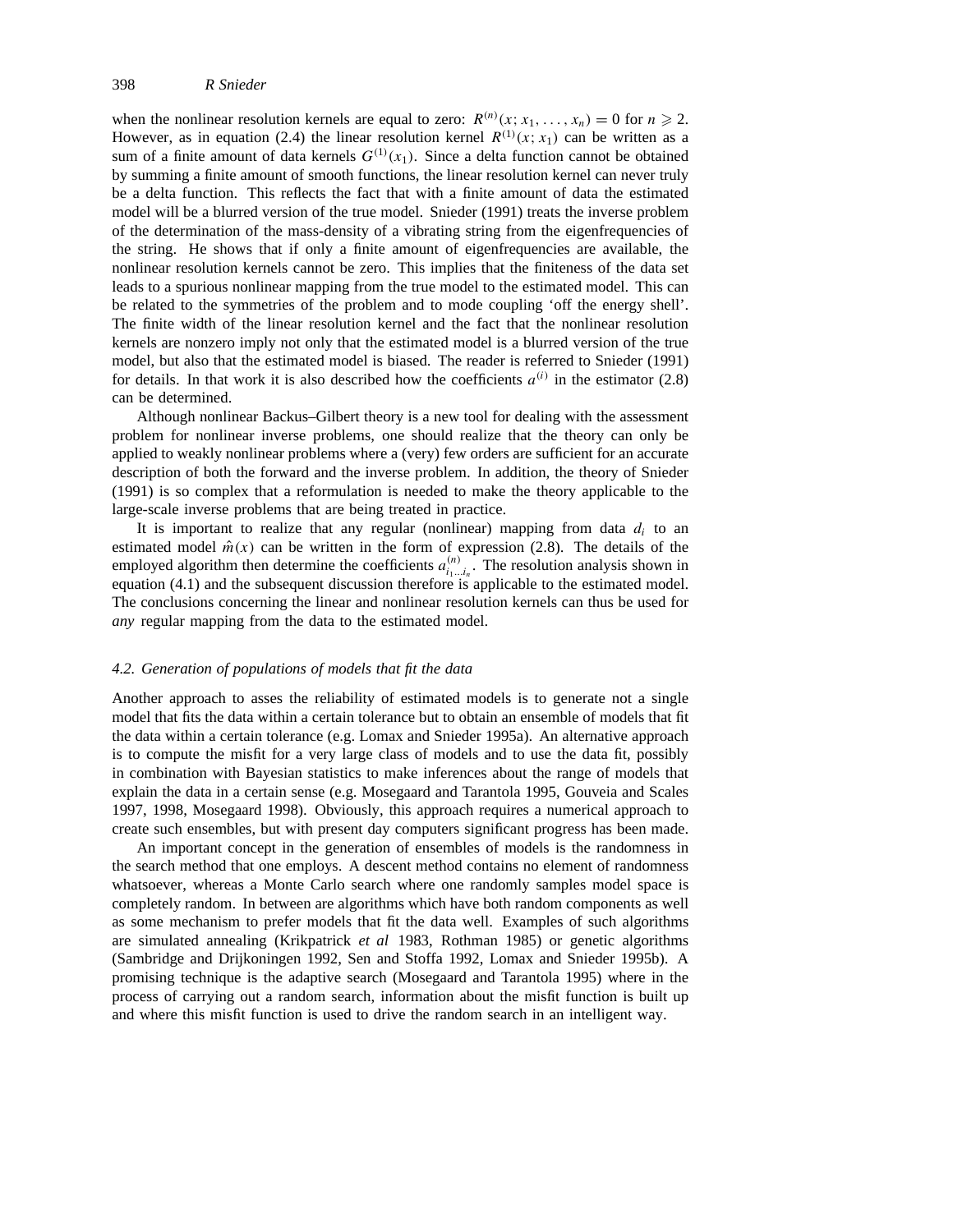

**Figure 7.** The true velocity model (broken curve) and an ensemble of models generated by a Monte Carlo search that fit the surface wave group-velocity data within a realistic tolerance (full lines).

The main merit of the algorithms that determine an ensemble of models together with information on how well each model explains the data is that this ensemble can be used to make inferences about the model. These inferences may or may not be statistical. This property of the algorithms that produce ensembles of models has not yet been fully exploited.

An example is shown from a study of Douma *et al* (1996). In their study synthetic group-velocity data of the fundamental mode Rayleigh wave that propagates along the Earth's surface were computed for periods between 10 and 300 s. The true velocity model is shown as the broken curve in figure 7 as a function of depth. A Monte Carlo search was used to find models of the S-velocity that were consistent with the data within a realistic measurement error. The resulting population of models is shown in figure 7. In this study, the S-velocity was deliberately overparametized. As a result, the resulting models are highly oscillatory and contain strong trade-offs. The aim of the study of Douma *et al* (1996) was to extract the robust features of the velocity model from the ensemble of models shown in figure 7. This was achieved by computing 'empirical orthogonal functions' (EOFs) from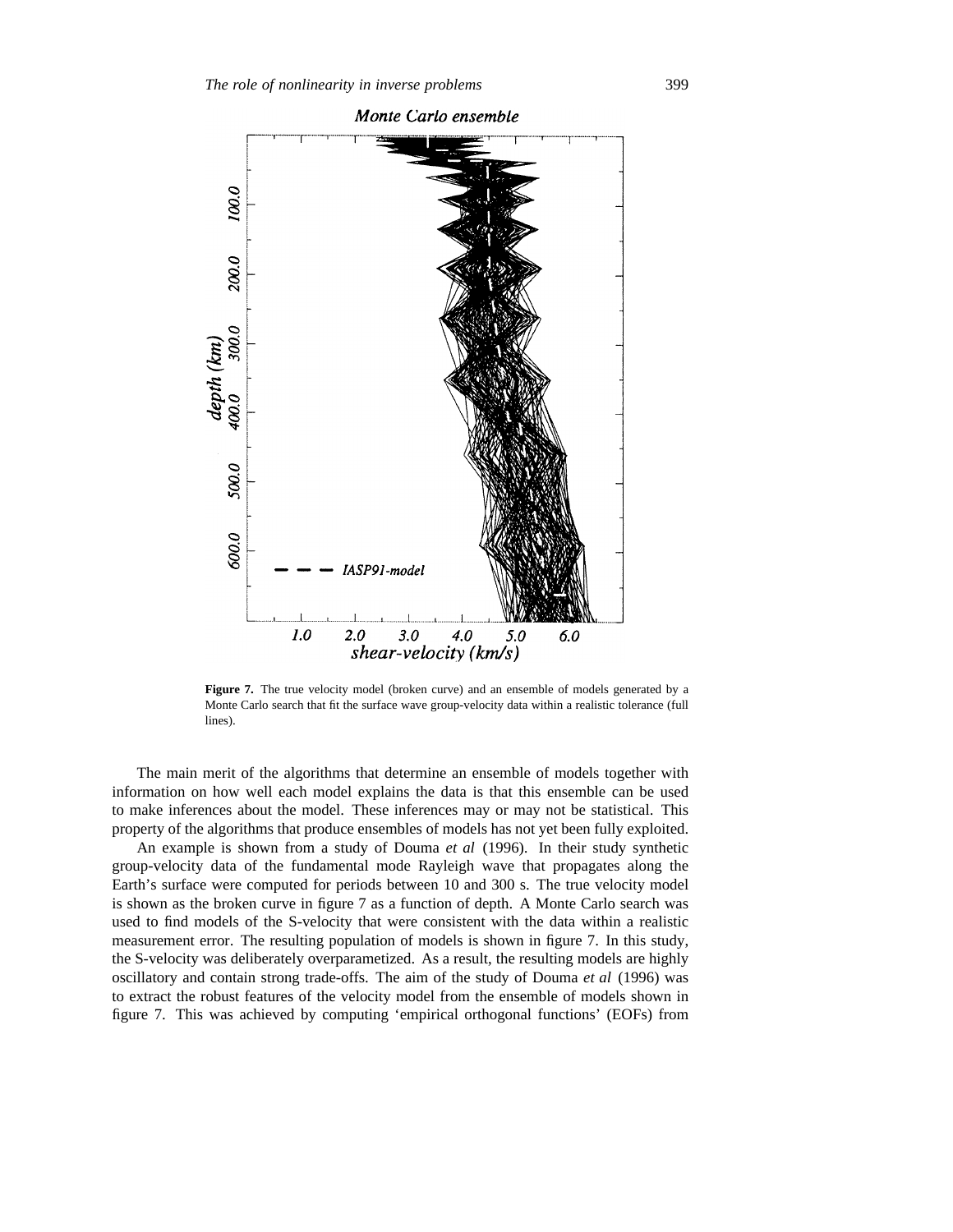

Figure 8. The empirical orthogonal function that corresponds to the pattern of smallest variability (left panel) and two examples of EOFs that correspond to patterns of large variability (middle and right panels) for the ensemble of models of figure 7.

this ensemble. These functions give patterns with different degrees of variability within an ensemble. Three representative EOFs extracted from the ensemble are shown in figure 8. The left panel shows the EOF with the smallest variability within the ensemble. The penetration depth of this function is about the same as the penetration depth of the surface waves that are used. In fact, the EOF in the left panel bears a striking resemblance to the Frechet derivative of the group velocity with respect to the shear velocity. Two EOFs that correspond to patterns with a larger degree of variability are shown in the middle and right panels of figure 8. It can be seen that these EOFs either are very oscillatory (right panel), or they carry much energy at great depth where the surface waves do not penetrate (middle panel). The EOFs that describe patterns of large variability within the population (middle and right panel) correspond to model perturbations that are poorly constrained by the data; these are the trade-offs of the inversion. The EOFs that correspond to patterns of small variability (left panel) account for the well-constrained aspects of the model.

The EOFs can be used to re-parametrize the model space in an intelligent way that reflects how well model perturbations are constrained by the data. Alternatively, the EOFs could be used to carry out a statistical analysis of the ensemble of models that explains the data. However, as noted by Douma *et al* (1996) the EOF techniques are only useful for inverse problems that are weakly nonlinear.

### *4.3. Using different inversion methods*

In the previous sections, a theoretical and a numerical method for model appraisal were presented. Apart from these more formal approaches, 'common sense' is a powerful tool for carrying out model assessment. An important way to assess the reliability of a model is to determine the model in different ways. In the ideal case, different data sets are used by different research groups who use different theories to estimate the same properties. The agreement or disagreement between these models can be used as an indicator of the reliability of these models. It is admittedly difficult to quantify the sense of reliability that is thus obtained, but in the absence of an adequate theory to carry out model assessment for nonlinear inverse problems (recall that we do not have such a theory) this may be the best approach.

An example of this approach is shown in figure 9. Nonlinear waveform inversion using the partitioned waveform inversion of Nolet (1990) has been used by van der Hilst and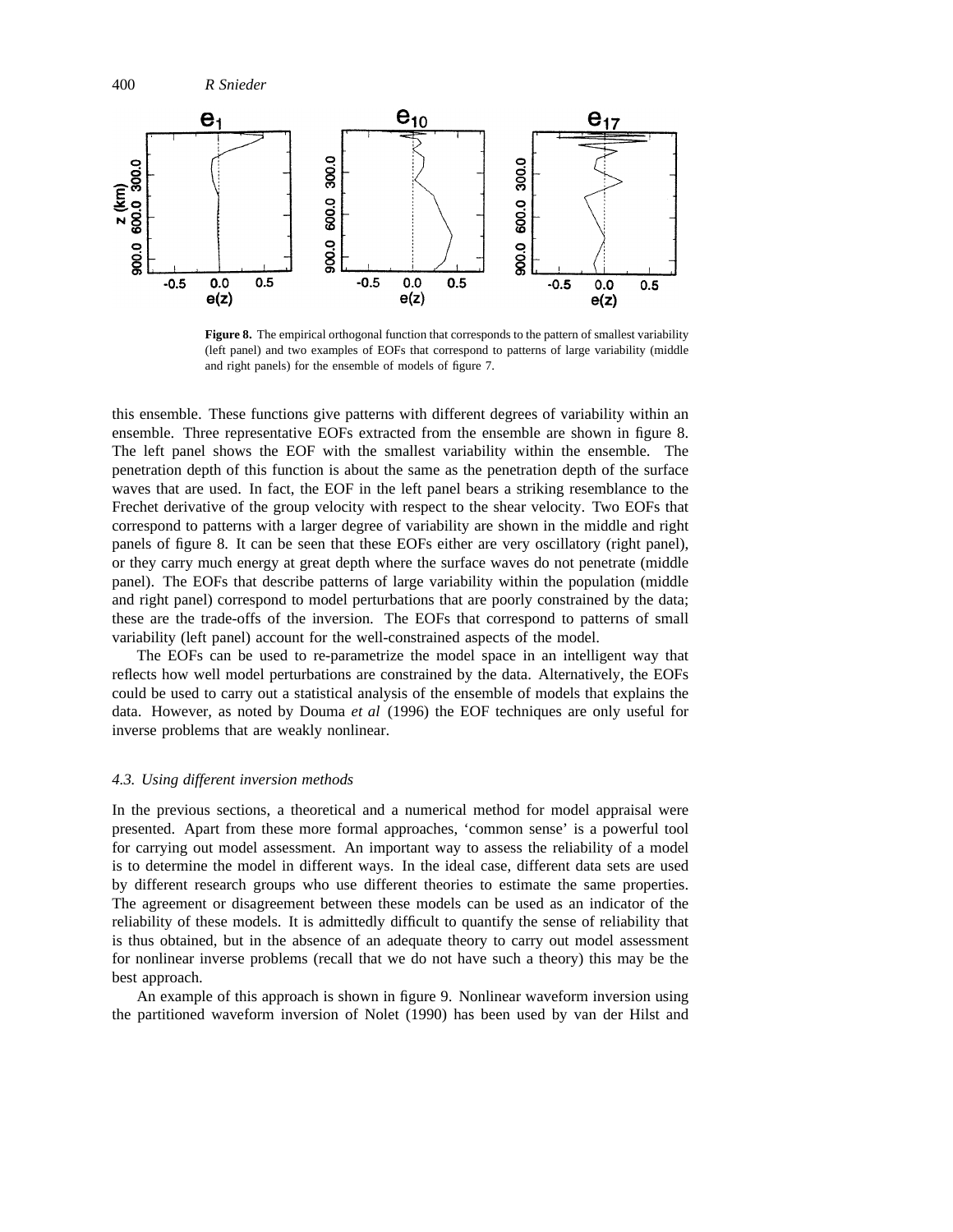

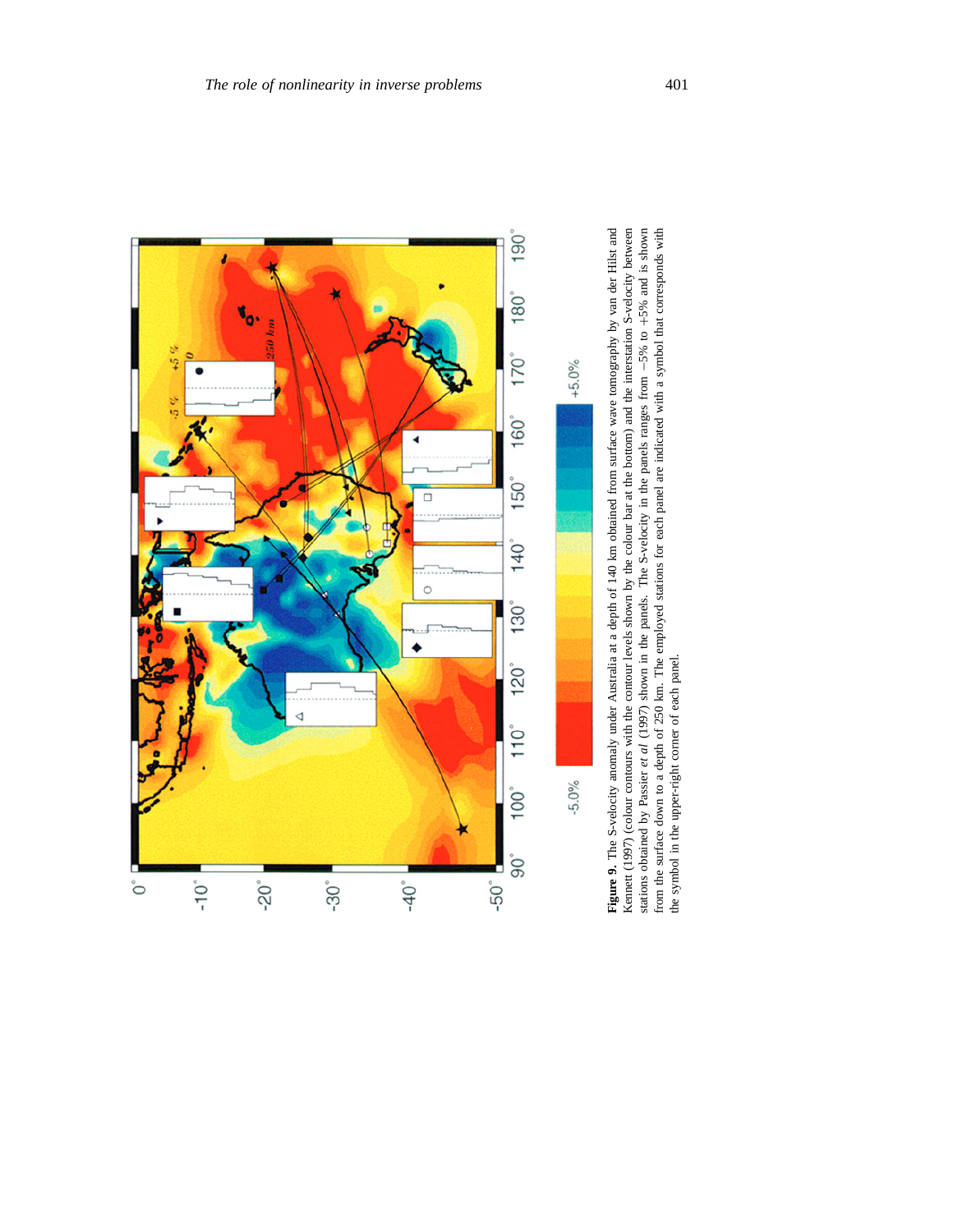Kennett (1998) to determine a three-dimensional model of the S-velocity under Australia. A cross section of the model at a depth of 140 km is shown by the colours in figure 9. In such an inversion, averages of the Earth's structure along long paths are used to determine the local variations in the S-velocity. Effects such as errors in the source mechanisms of the employed earthquakes, seismic anisotropy that is not accounted for in the inversion, variations in the path coverage and the path direction over the domain of inversion can lead to artifacts in the inversion. As a way of verifying the reliability of the solution, Passier *et al* (1997) determined the local S-velocity using the waveform inversion method described by Passier and Snieder (1995). In this method, a consistency requirement of the waveforms recorded in two nearby stations is used to estimate the horizontally averaged velocity between the stations as a function of depth. Just as the technique used by van der Hilst and Kennett (1998) this technique may lead to models with artefacts, but in general these artefacts will be different, see Passier *et al* (1997) for a discussion.

The interstation S-velocity models are shown in the panels in figure 9. In these panels the depth range is from the surface down to 250 km, whereas the S-velocity ranges from −5% to +5%. The symbol in each panel (circle, triangle, etc) corresponds to the employed stations that are marked on the map with the same symbol. The depth profile shown in each panel shows the S-velocity between the corresponding stations. By comparing the interstation velocity models shown in the panels with the velocity model shown in colour one can see that the locally determined S-velocity agrees well with the S-velocity obtained from the three-dimensional tomographic inversions. Consider, for example, the S-velocity between the stations in the northeast marked with full dots that is shown in the panel by the full dot. At a depth of about 140 km the interstation shear velocity is about −2*.*5%. This agrees well with the S-velocity obtained from three-dimensional tomography that is indicated with the colours. A comparison like this is very useful for assessing the reliability of models in a qualitative way. In this sense, a healthy competition between different research groups is an important ingredient in the appraisal of models.

#### **5. Conclusion**

The main point of this overview is that for realistic data sets, the inverse problem really consists of two problems: the estimation problem and the appraisal problem. For linear inverse problems powerful techniques exist both for the estimation problem as well as for the appraisal problem. For nonlinear inverse problems, techniques exist for many problems to estimate the model, but the tools for model appraisal are poorly developed. In fact, there is presently no proper theory that one can use for the assessment of infinite-dimensional models that are obtained from nonlinear inversion.

The inverse problems community is split into two parts. The theorists are mostly concerned with exact techniques to solve inverse problems. Valuable work is carried out in that field which has led to unexpected applications (such as the inverse scattering transform that is widely used for the solution of nonlinear evolution equations). However, these exact techniques often require data sets that are not realistic (infinitely many input data without noise), or they are in practice so unstable that they cannot easily be used for practical purposes. The other part of the inverse problems community makes progress in a more pragmatic way, constructing models from limited data sets while trying, at the same time, to understand the reliability of the models that are obtained. Unfortunately the different groups do not interact strongly. Such an interaction is very desirable. Nonlinear inversion using limited and noise-contaminated data is a problem of formidable proportions both from a theoretical as well as from a practical point of view. This area of research is of great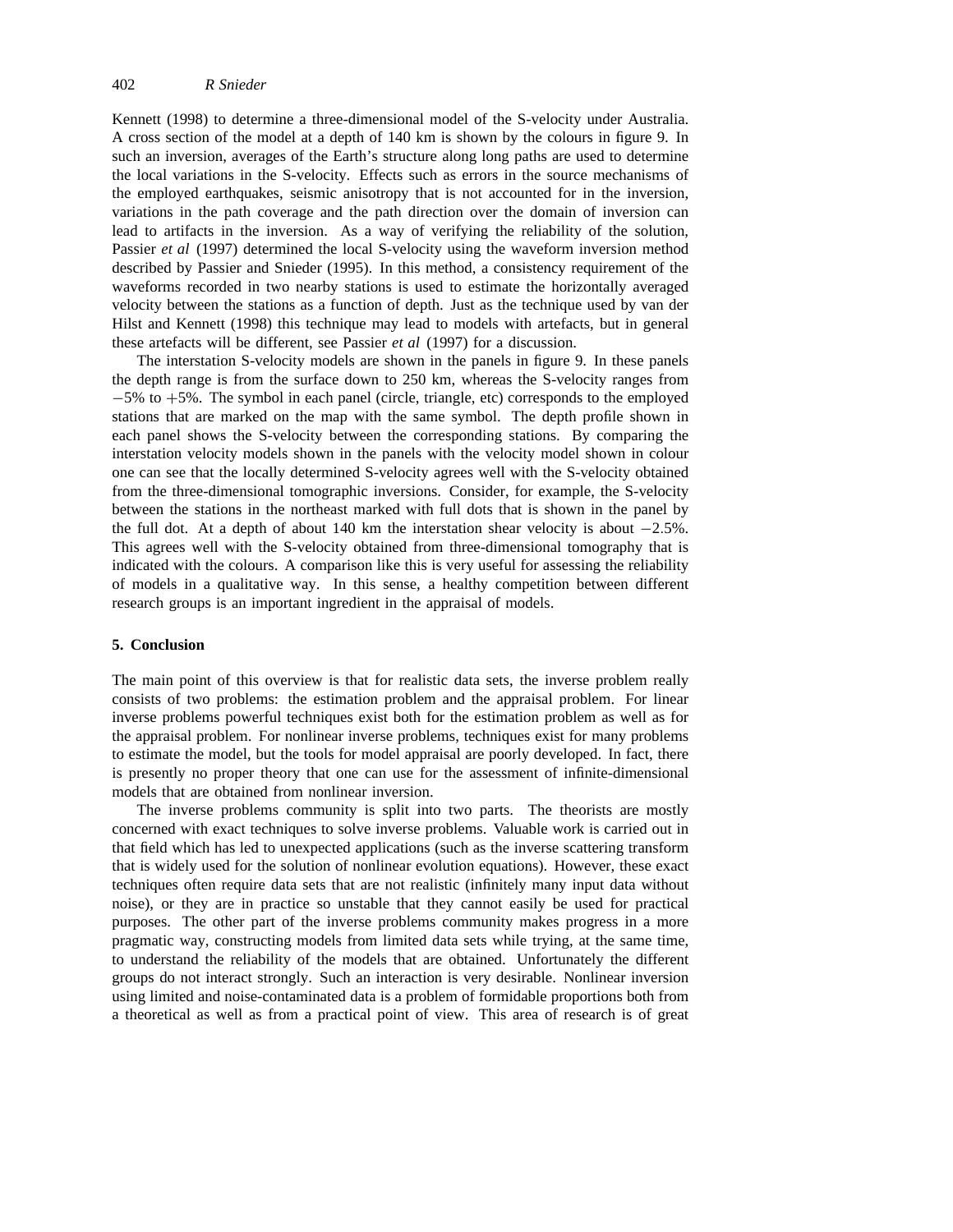importance for those who actually carry out inversions, and it forms a major challenge for theorists. Fundamental progress in this field can only be expected when the two groups in the inverse problems community interact with each other.

#### **Acknowledgments**

Discussions with John Scales are very much appreciated. I thank Harm Dorren, Rob van der Hilst and Huub Douma for making figures available.

#### **References**

- Backus G E and Gilbert J F 1967 Numerical applications of a formalism for geophysical inverse problems *Geophys. J. R. Astron. Soc.* **13** 247–76
- ——1968 The resolving power of gross Earth data *Geophys. J. R. Astron. Soc.* **16** 169–205
- Borg G 1946 Eine Umkehrung der Sturm–Liouvillischen Eigenwertaufgabe. Bestimmung der Differentialgleichung durch die Eigenwerte *Acta Math.* **78** 1–96
- Burridge R 1980 The Gel'fand–Levitan, the Marchenko, and the Gopinath–Sondi integral equations of inverse scattering theory, regarded in the context of the inverse impulse response problems *Wave Motion* **2** 305–23

Constable S C, Parker R L and Constable C G 1987 Occam's inversion: a practical algorithm for generating smooth models from electromagnetic sounding data *Geophys.* **52** 289–300

- Deng H L 1997 A complexity analysis of generic optimization problems: Characterization of high-dimensional functions *PhD Thesis* (Colorado School of Mines) p 114
- Dorren H J S, Muyzert E J and Snieder R K 1994 The stability of one-dimensional inverse scattering *Inverse Problems* **10** 865–80

Dorren H J S and Snieder R K 1997 Error propagation in nonlinear delay time tomography *Geophys. J. Int.* **128** 632–8

Douma H, Snieder R and Lomax A 1996 Ensemble inference in terms of emperical orthogonal functions *Geophys. J. Int.* **127** 363–78

Franklin J N 1970 Well-posed stochastic extensions of ill-posed linear problems *J. Math. Anal. Appl.* **31** 682–716 Gerver and Markushevitch 1966 Determination of a seismic velocity from a travel time curve *Geophys. J. R. Astron. Soc.* **11** 165–73

- Gouveia W P and Scales J A 1997 Resolution of seismic waveform inversion: Bayes versus Occam *Inverse Problems* **13** 323–49
- ——1998 Bayesian seismic waveform inversion: parameter estimation and uncertainty analysis *J. Geophys. Res.* **103** 2759–77
- Herglotz G 1907 Über das Benndorfsche Problem für Fortplanzungsgeschwindigkeit der Eardbebensstralen Z. *Geophys.* **8** 145–7
- Jackson J J and Matsu'ura M 1985 A Bayesian approach to nonlinear inversion *J. Geophys. Res.* **90** 581–91

Keller J B, Kay I and Shmoys J 1956 Determination of the potential from scattering data *Phys. Rev.* **102** 557–9

Kirkpatrick S, Gelatt C Jr and Vechhis M P 1983 Optimization by simulated annealing *Science* **220** 671–80

Lomax A and Snieder R 1995a Identifying sets of acceptable models to nonlinear geophysical inverse problems *Nonlinear Processes Geophys.* **2** 222–7

1995b The contrast in upper mantle shear-velocity between the East European Platform and tectonic Europe obtained with a genetic algorithm of Rayleigh wave group dispersion *Geophys. J. Int.* **123** 169–82

Marchenko V A 1955 The construction of the potential energy from the phases of scattered waves *Dokl. Akad. Nauk* **104** 695–8

Mosegaard K 1998 Resolution analysis of general inverse problems through inverse Monte Carlo sampling *Inverse Problems* **14** 405–26

Mosegaard K and Tarantola A 1995 Monte Carlo sampling of solutions to inverse problems *J. Geophys. Res.* **100** 12 431–47

Newton R G 1981 Inversion of reflection data for layered media: A review of exact methods *Geophys. J. R. Astron. Soc.* **65** 191–215

——1989 *The Three-dimensional Inverse Problem* (New York: Springer)

Nolet G 1990 Partitioned waveform inversion and two-dimensional structure under the network of autonomously recording seismographs *J. Geophys. Res.* **95** 8499–512